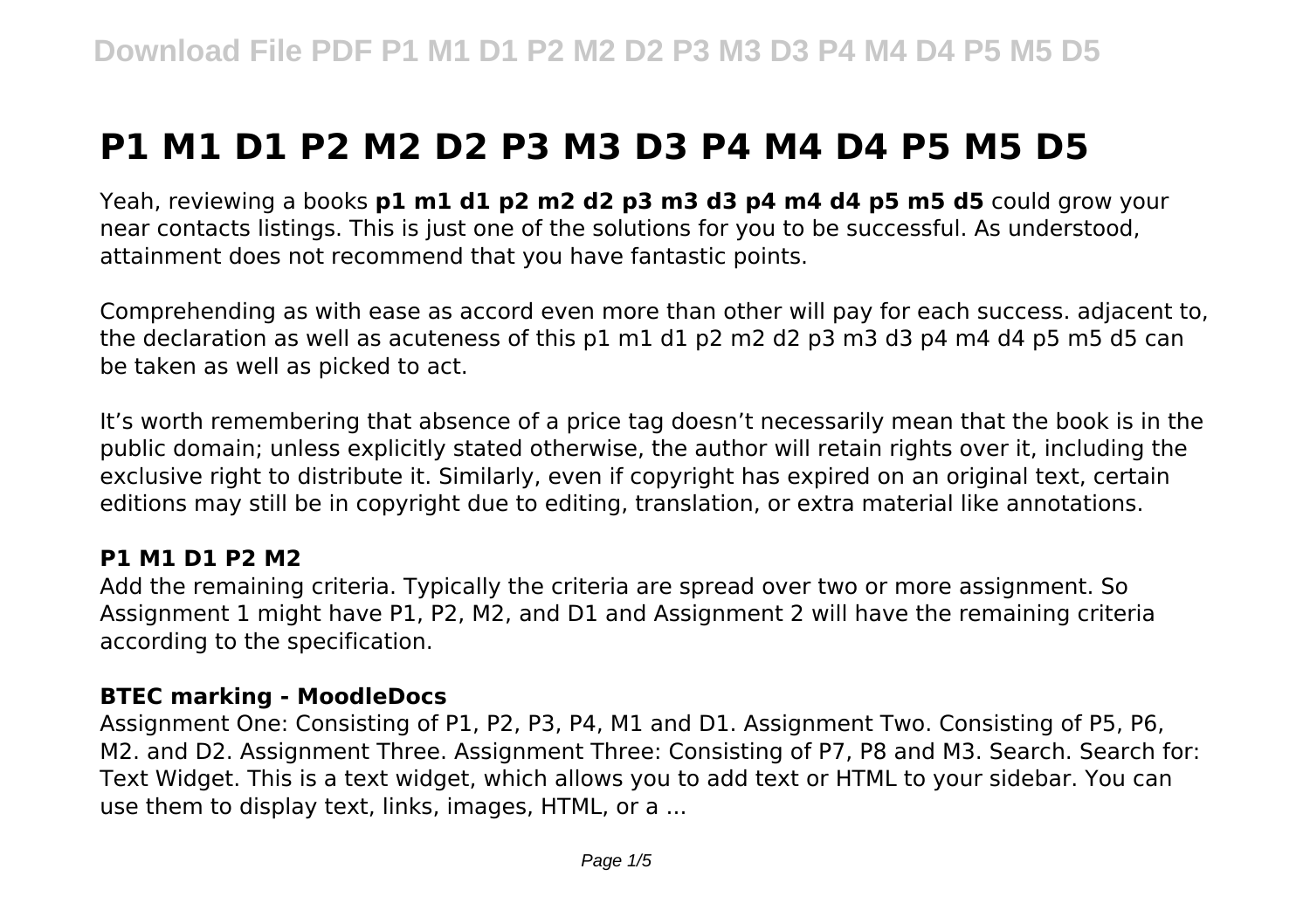# **Unit 10 Communication Technology**

Assignment 1 - P1 P2 P3 M1 M2 D1. You have just started to work the North Somerset county council as a research assistant within the business development department. Main aim of this department is...

### **Assignment 1 - P1 P2 P3 M1 M2 D1 - Unit 1 - Exploring Business**

Assignment 1 - SFX MUA Profiles covers Criteria P1/M1/D1 Assignment 2 - Experimentation covers Criteria P2/M2/D2 - P3/M3/D3 - P4/M4/D4 - P5/M5/D5. With a clear scenario for vocation, Task, details for format and clear link to criteria, both assignment also include a front coversheet were marking grades can be logged and feedback given.

# **KS 5 BTEC Assignment briefs, Covers & Trackers | SFX MU ...**

Unit 38 - Business and the Economic Environment P1 P2 P3 P4 P5 M1 M2 M3 D1 D2. i See more info x. Bundle • 4 items • by alexarn • uploaded 04-12-2018; i x Unit 38 - Business and the Economic Environment P1 D1 • Other ...

#### **Unit 38 P2 Study guides, Class notes & Summaries - Stuvia**

MAY 11TH, 2018 - UNIT 30 DIGITAL GRAPHICS P1 P2 P3 P4 P5 M1 M2 M3 M4 D1 D2 D3 UNIT 18 P3 P4 P5 P6 DATABSE QUICK LINKS' 'Unit 30 Digital Graphics BTEC Diploma In IT Google Sites April 15th, 2018 - Unit 30 Digital Graphics Criteria Covered In Unit P1 P2 P3 P4 P4

#### **P4 Unit 30 Digital Graphics**

Produce a training session plan, with lots of detail, for each of the following types of training: Cardiovascular, Resistance, Flexibility and Speed Training Cardiovascular Training: exercise intensities, monitor intensity (e.g.) observation, talk test, rating of perceived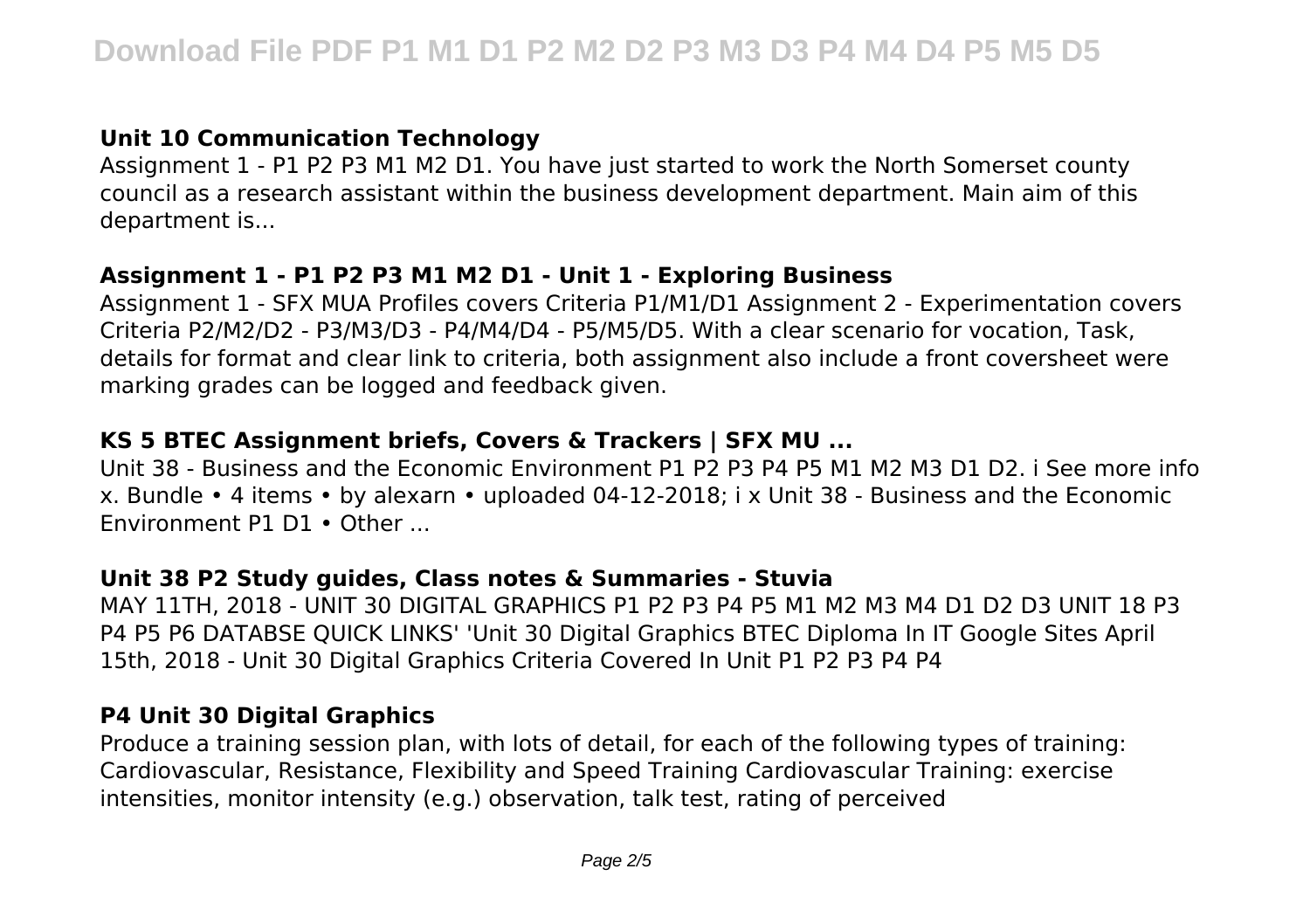# **P2, M2 & D1 Unit 4 : Fitness Training and Programming by ...**

P1: explain the need for and the role of discipline in the uniformed public services M1: justify the need for and role of discipline in the uniformed public services D1: evaluate the impact of discipline on the uniformed public services

#### **Unit 4: assignment 1 p1 m1 and d1 - Unit 4 - Understanding ...**

Essay - Unit 15 p2 p4 m1 m2 d1 9. Essay - Unit 16 p1 p2 m1 ... Essay - Unit 3 p1 m1 d1 34. Presentation - Unit 3 p2 presentation 35. Essay - Unit 3 p3 p4 m2 d2 36. Essay - Unit 3 p5 ...

#### **Unit 1 p1 p2 m1 - Unit 1: The Business Environment - Stuvia**

Blog. Sept. 10, 2020. 3 interactive class activities to energize your online classroom; Sept. 9, 2020. How Girls in Tech used Prezi Video to address social issues

#### **P1 + M1 + D1 by James Smith**

Essay - Features&comma: structure & design of programming p1 m1 m2 d1 17. Essay - Software utilities unit 02 p3 p8 d1 18. Essay - Routine maintenance unit 02 p3 p8 d1 19. ... Essay - Hardware components p1 p2 p4 m1 m2 24. Essay - Designing a program p2 p4 p6 m2 d2 ...

# **The principles of effective communication p2 p3 m1 - Unit ...**

unit 21 p1 p2 p3 p6 p7 m1 m2 m3 d2; unit 13 p1 p3 m1 m2 d1 d2 DONE; unit 5 p3 p4 p5 m1 m2 d1 d2 DONE; unit 21 p4 p5 d1 missing assignment DONE; unit 1 p2 p6 m1 m2 m3 d1 d2 DONE; unit 9 p3 m2 RESUB; unit 12 d1 RESUB; unit 36 p5 d1 RESUB February (8) January (15) 2016 (28) December (6) November (22)

# **Advertising Lessons: unit 13 p1 p3 m1 m2 d1 d2 DONE**

Full notes for BTEC Applied Science Unit 12 - Physiology of Human Regulation and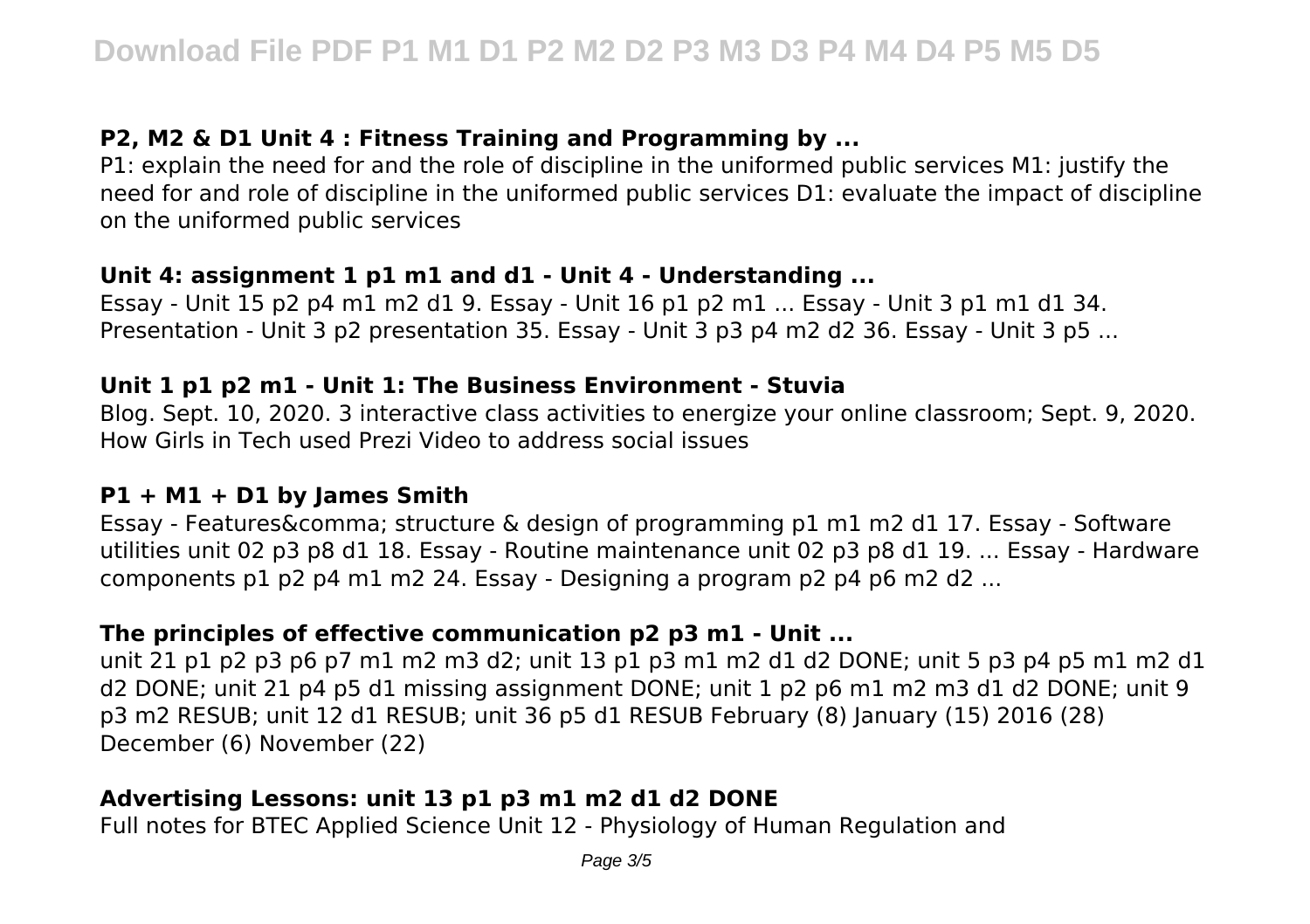Reproduction. & New Line; Includes Assignment 1 Nervous & Endocrine System  $\&$ lpar;P1 $\&$ comma; P2 $\&$ comma; M1 $\&$ comma; D1 $\&$ rpar; $\&$ comma; Assignment 2 Kidney Osmoregulation (P3, M2), Assignment 3 Homeostasis  $\&$ lpar:P4&comma: P5&comma: M3&comma: M4&comma: D2&comma: D3&rpar:&comma: Assignment 4 ...

#### **Unit 4 P1 M1 Study guides, Class notes & Summaries - Stuvia**

Database Design P1, M1 & D1 ... may benefit others P4 produce evidence of own progress against action plan over the duration of the programme M2 assess how the action plan has helped support own development over the duration of the programme D2 evaluate own development over the duration of the programme You work for a health and social care ...

# **Database Design P1, M1 & D1 Essay - 1351 Words**

Btec Level 3 Business Unit 1 P1, P2, M1, D1 ... Hand In Date Friday 30th May Students Name Class Lecturer Neil Gow Assessment Criteria achieved P1 M1 D1 P2 M2 P3 P4 P5 P6 Learning Outcomes 1. Know what . Read More. IT BTEC 3 UNIT 9 Assignment 2010 710 Words | 7 Pages ...

# **UNIT 3 - P1 P2 M1 - 2611 Words | Bartleby**

Assessment Criteria Outcome P M D R 1 P1 M1 X 2 P2 X X 3 P3 M2 D1 P4 M3 D2 4 P5 M4 X P6 X X This assignment is submitted as partial fulfilment of this unit. Please read the statement carefully and sign your name below: I. Read More. Research: Scientific Method and Social Care 1464 Words | 6 Pages ...

# **P1, P2, M1 & D1 - 2488 Words | Bartleby**

P1 - Identify the key features of event driven programming such as events, event loops and event handlers 2 P2 - Explain how development environment components (e.g. Solution Explorer, Forms,